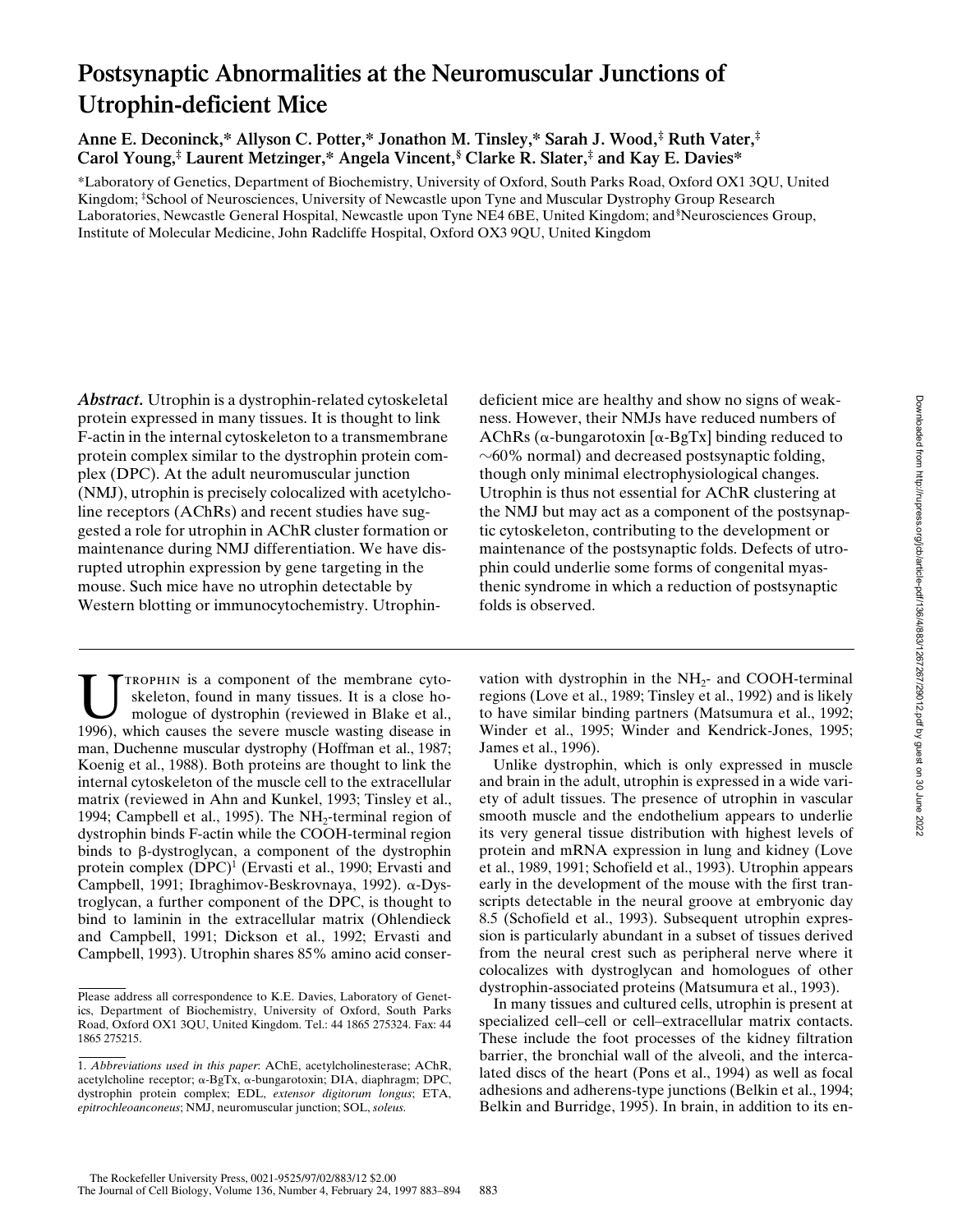richment in vascularized regions and in the astrocyte foot processes of the blood-brain barrier (Khurana et al., 1992), utrophin is reported to be present in the postsynaptic region of some synapses (Kamakura et al., 1994). In adult skeletal muscle fibers, in contrast to dystrophin, utrophin is present only at the neuromuscular junction (NMJ) and the myotendinous junction (Ohlendieck et al., 1991; Nguyen thi Man et al., 1991; Bewick et al., 1992), although a more general distribution is found in embryonic and regenerating muscle (Khurana et al., 1991; Helliwell et al., 1992; Karpati et al., 1993; Koga et al., 1993; Sewry et al., 1994).

The NMJ is a cell–cell junction where utrophin is normally associated with an essential ligand-gated ion channel, the acetylcholine receptor (AChR). The postsynaptic membrane of the NMJ is characterized by extensive folding. Utrophin precisely colocalizes with the AChRs at the crests and upper part of these folds, while dystrophin and b-spectrin are concentrated with voltage-gated sodium channels in the depths of the folds (Flucher and Daniels, 1989; Bewick et al., 1992; Sealock et al., 1991). This colocalization of utrophin and AChRs is present in the embryo from the earliest stage of AChR clustering and throughout the postnatal maturation of the NMJ (Phillips et al., 1993; Bewick et al., 1996) as is rapsyn, a NMJ-specific protein known to be essential in AChR clustering (Froehner et al., 1990; Phillips et al., 1991; Gautam et al., 1995). In contrast, dystrophin and spectrin do not appear at the NMJ until well after AChR clusters have formed (Bewick et al., 1996). Further evidence for a link between utrophin and the AChRs comes from the finding that utrophin is greatly reduced at the NMJ in some acquired and inherited AChR deficiencies in man whereas dystrophin and several other postsynaptic proteins are not (Slater et al., 1994). Finally, in addition to its synapse-specific location in muscle cells, expression of the utrophin gene may also be controlled by synapse-specific factors. The promoter region of utrophin has recently been found to contain an N-box motif, which is also present in the genes for the  $\delta$  subunit of the AChR and b2-syntrophin which are preferentially expressed at the NMJ (Dennis et al., 1996).

The pattern of expression of utrophin suggests that it may be involved in the development and maintenance of a wide variety of tissues. The large size of the utrophin gene, like that of dystrophin, makes it a likely candidate for natural mutation (Pearce et al., 1993). Nonetheless, no naturally occurring diseases of man or animals have been identified as resulting from mutations of the utrophin gene, possibly because such mutations are always lethal. To investigate the function of utrophin, we therefore created mice with a null mutation in the utrophin gene. We focused much of our attention on characterizing the effects of the lack of utrophin on the properties of the NMJ.

# *Materials and Methods*

#### *Gene Targeting Construct*

Restriction and modifying enzymes were used following the manufacturer's instructions (Boehringer Mannheim, Lewes, UK or Biolabs). Radioactive label was obtained from Amersham International (Amersham, UK) or ICN (Thane, UK). The 129/Sv library (kindly donated by Terry Rabbitts, Cambridge, UK) was screened using a 5'-end human utrophin cDNA clone (89.2; Tinsley et al., 1992). A 7-kb EcoRI fragment comprising a single exon flanked by 3.5 kb of isogenic DNA on either side was subcloned into pUC18. A 1-kb genomic EcoRI–EcoRV fragment located at the 5'-end was subsequently removed for use as an external probe and the remaining fragment was subcloned into pBluescript II SK- (Stratagene, La Jolla, CA). A neomycin resistance cassette (neo) driven by the phosphoglycerate kinase-1 (pgk) promoter was introduced into the EcoRV site in the exon. 40  $\mu$ g of targeting construct was released from vector backbone by BamHI digestion and purified by gel electrophoresis and Qiagen extraction before electroporation.

#### *Transfection of R1 ES Cells and Generation of*  $utrn$ <sup> $-$ </sup>/<sup>-</sup> $Mice$

Methods were essentially those of Wurst and Joyner (1993) and Papaioannou and Johnson (1993). ES cells (R1 ES cell line was kindly donated by Andras Nagy, Mount Sinai Hospital, Toronto, Canada) were routinely passaged on monolayers of mitotically inactivated primary embryonic fibroblast cells (made from CD1 mice) in ES cell culture medium (all Gibco).  $5 \times 10^6$  ES cells were electroporated in 0.4-cm cuvettes in a Biorad Gene Pulser at 0.34 kV/250  $\upmu\mathrm{F}$  or 0.25 kV/500  $\upmu\mathrm{F}.$  Transfected cells were selected in ES cell medium containing 300 µg/ml G418 (Gibco). G418 resistant colonies were cloned in 96-well plates and DNA prepared for BamHI digestion. Correct targeting events were identified by Southern blot analysis using the 5' flanking probe and the internal neo probe. Two targeted clones were injected into 3.5-d-old C57BL6 blastocysts which were transferred into ICR pseudopregnant females. 12 chimeras were generated, of which 10 were male, all with  $\sim$ 95% coat color chimerism. These were mated to DBA/C57 F1 females; 6 produced agouti offspring at a high percentage (being germline transmission of the mutated ES cells). Southern blotting of genomic DNA from tail biopsies was used to identify heterozygotes  $(Utrn+/-)$ , which were mated to produce homozygous offspring  $(Utrn-/-)$ .

#### *RT-PCR/RNase Protection Analysis*

RNA from homogenized tissues (lung, kidney, heart, skeletal muscle, brain, diaphragm, and smooth muscle) was extracted using UltraspecTM (Biotecx laboratories) and analyzed essentially as described by Dennis et al. (1996).

#### *Western Analysis*

Tissues were homogenized in gel loading buffer (75 mM Tris-HCl pH 6.8; 3.8% SDS; 4 M urea; 20% glycerol) and the total protein content assessed (Biorad DC Assay kit). After addition of 5% ß-mercaptoethanol and  $0.001\%$  bromophenol blue,  $100~\mu{\rm g}$  of each extract was separated on a polyacrylamide gel (8% for dystrophin and utrophin;  $12\%$  for  $\beta$ -dystroglycan) and electroblotted onto a nitrocellulose membrane. The membranes were then incubated with antibodies to utrophin (MANCHO7), or dystrophin (MANDRA1, both used at 1/100; kind gifts of Dr. G.E. Morris), or b-dystroglycan (43DAG/8D5, used at 1/10; kind gift of Dr. L.V.B. Anderson), or a-sarcoglycan (polyclonal, used at 1/50; kind gift of Dr. K.P. Campbell, Howard Hughes Medical Institute, Iowa City, IA). Bound primary antibodies were detected by horseradish peroxidase–conjugated secondary antibodies followed by chemiluminescence (Boehringer).

# *Histology and Immunocytochemistry*

All immunolabeling was done on  $6\text{-}\mu\text{m}$  thick unfixed sections of muscle, frozen in isopentane cooled in liquid nitrogen. All antibodies were applied in PBS containing 3% bovine serum albumin and 100 mM lysine for 1 h at room temperature. Primary antibodies against the following proteins were used; utrophin (G3, polyclonal affinity purified, kind gift of Dr. C.A. Sewry, London, UK; DRP1/12B6 and DRP3/20C5, monoclonals against the COOH terminus and NH2 terminus, respectively, both used at 1/10, kind gift of Dr. L.V.B. Anderson, Newcastle, UK; MANCHO7, monoclonal against COOH terminus, used at 1/10 kind gift of Dr. G.E. Morris, MRIC Biotechnology Group, Aberystwyth, UK), dystrophin (P6, polyclonal, kind gift of Dr. C.A. Sewry, London, UK; DY8/6C5, monoclonal, used at 1/10, kind gift of Dr. L.V.B. Anderson, Newcastle, UK), dystroglycan (43DAG/8D5, monoclonal against  $\beta$ -dystroglycan, used at 1/100, kind gift of Dr. L.V.B. Anderson, Muscular Dystrophy Group Research Laboratory, Newcastle, UK; polyclonal against  $\alpha$ ,  $\beta$ -dystroglycan, kind gift of Dr. K.P. Campbell, IA), a-sarcoglycan (polyclonal, kind gift of Dr. K.P.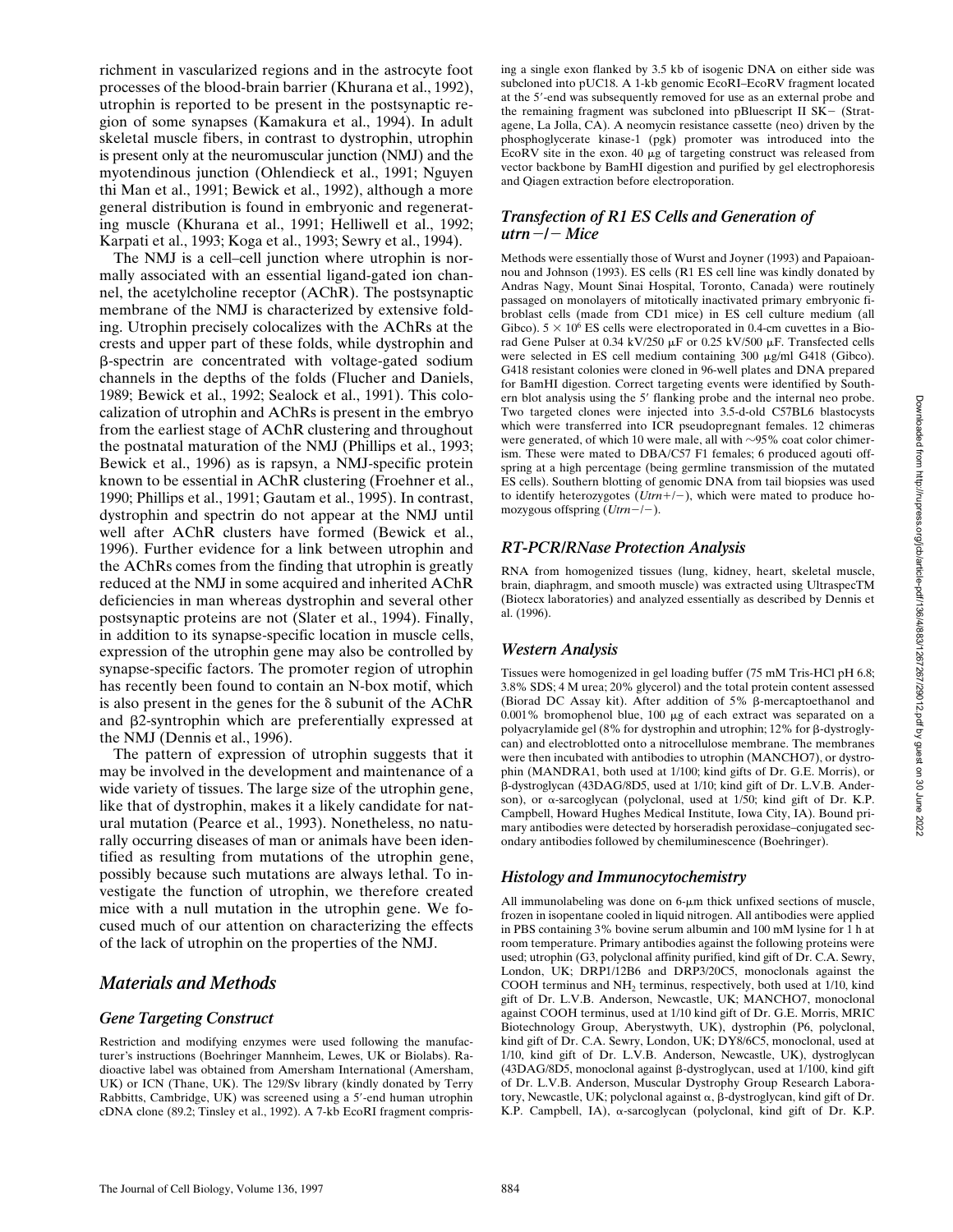

*Figure 1.* Production of *utrn*-/- mice. (*a*) Targeting vector, homologous genomic region with external probe region, and predicted product of the homologous recombination event. Restriction enzymes are denoted as follows: BI (BamHI); RI (EcoRI); RV (EcoRV). (*b*) Southern blot analysis of G418 resistant ES cell colonies; targeted events were identified by the presence of an additional band at 9.6 kb. (*c*) Southern blot analysis of tail biopsies from germline offspring; heterozygotes were identified by presence of targeted (9.6 kb) allele. (*d*) *Top*: breeding of heterozygotes produced Mendelian ratios of  $+/+(8kb)$ ,  $+/-$  (8 kb and 9.6 kb), and  $-/-$  (9.6 kb); *bottom*: reprobing with internal *neo* probe confirms hybridization only to the 9.6-kb band. (*e*) Western blot analysis of  $+/+, +/-,$  and  $-/-$  kidney and lung and  $+/+$ ,  $-/-$  brain, showing absence of utrophin in  $-/-$  tissues; COS cells used as positive control for size of utrophin  $(\sim 400 \text{ kD}).$ 

Brain +/+

Lung-/-

Lung  $+/-$ 

Brain-/-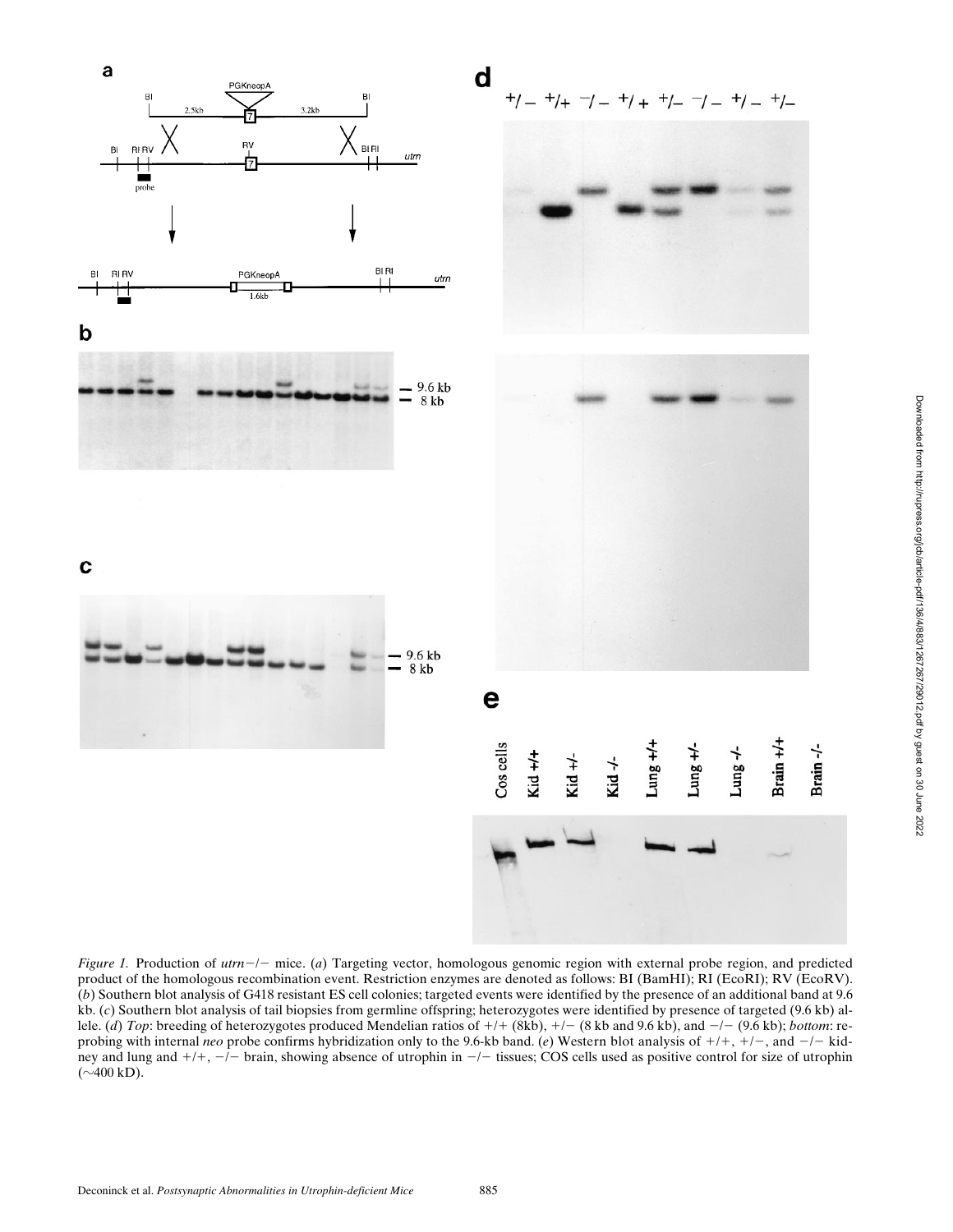

Campbell, IA), rapsyn (polyclonal raised by A. Vincent against recombinant rapsyn kindly provided by Dr. J.R. Sanes, St. Louis, MO).

Immunoreactivity was visualized using secondary antibodies conjugated with TRITC (DAKO), preincubated with normal rat serum. To identify NMJs, AChRs were labeled in the same sections with FITC- $\alpha$ bungarotoxin ( $\alpha$ -BgTx) (0.6  $\times$  10<sup>-6</sup> M, Molecular Probes, Eugene, OR). Labeled sections were mounted in Vectashield (Vector Labs, Burlingame, CA). Sections incubated in diluent without primary antibody served as controls for nonspecific binding of secondary antibodies. Utrophin was also labeled in teased, permeabilized SOL muscle fibers, as described by Bewick et al. (1992). Additional sections were stained with hematoxylin and eosin for histological examination.

Labeling was recorded photographically using a Leica DMRBE microscope or by a computer controlled cooled CCD camera (AstroCam 4100).

#### *Creatine Kinase and Protein in Urine Assay*

Mice were bled by tail biopsy under nonstressful conditions.  $3 \mu$  of serum was assayed for creatine kinase activity (Boehringer Mannheim MPR 1 kit). Urine was collected and assayed for protein content (Sigma Microprotein kit).

#### *AChR Quantification*

AChR abundance was estimated from  $\alpha$ -BgTx binding which was assessed

in two ways; from radioactive  $\alpha$ -BgTx binding and from the intensity of fluorescent  $\alpha$ -BgTx labeling.

To assess binding of radiolabeled  $\alpha$ -BgTx, freshly dissected muscles were incubated in  $^{125}I-\alpha$ -BgTx (200 µCi/mM, Amersham), at a concentration of  $0.5 \times 10^{-8}$  M in Liley's solution (Liley, 1956) for 4 h at 20–22°C and then washed. The muscles were then fixed (5% glutaraldehyde in 0.1 M phosphate buffer, pH 7.2 for 1.5 h) and washed overnight at  $4^{\circ}$ C. Adult muscles (diaphragm, DIA; *soleus*, SOL; *extensor digitorum longus*, EDL; *epitrochleoanconeus*, ETA) were teased into bundles of 10–20 fibers and reacted to demonstrate AChE activity (Karnowsky and Roots, 1964). Regions of the bundles containing NMJs were cut out along with an adjacent piece, free of NMJs, of the same length. The pieces (15 pairs per muscle) were mounted on slides and the number of NMJs in each piece counted under the microscope. Separate pools were made of pieces with or without NMJs and the total radioactivity in each pooled sample was determined in a  $\gamma$  counter. At least two muscles of each type were analyzed and the results averaged. For younger mice, the small and closely packed NMJs could not be accurately counted. Hemidiaphragms with ribs attached were incubated in  $^{125}I-\alpha$ -BgTx, washed extensively, fixed, and reacted to demonstrate AChE activity as described above. Regions of diaphragms containing NMJs were then cut out with an adjacent, NMJ-free, piece of the same length for radioactive counting. NMJ-specific 125I-a-BgTx binding for each hemidiaphragm was determined after subtracting non-NMJ binding per unit weight.

To determine the intensity of fluorescent  $\alpha$ -BgTx labeling, muscles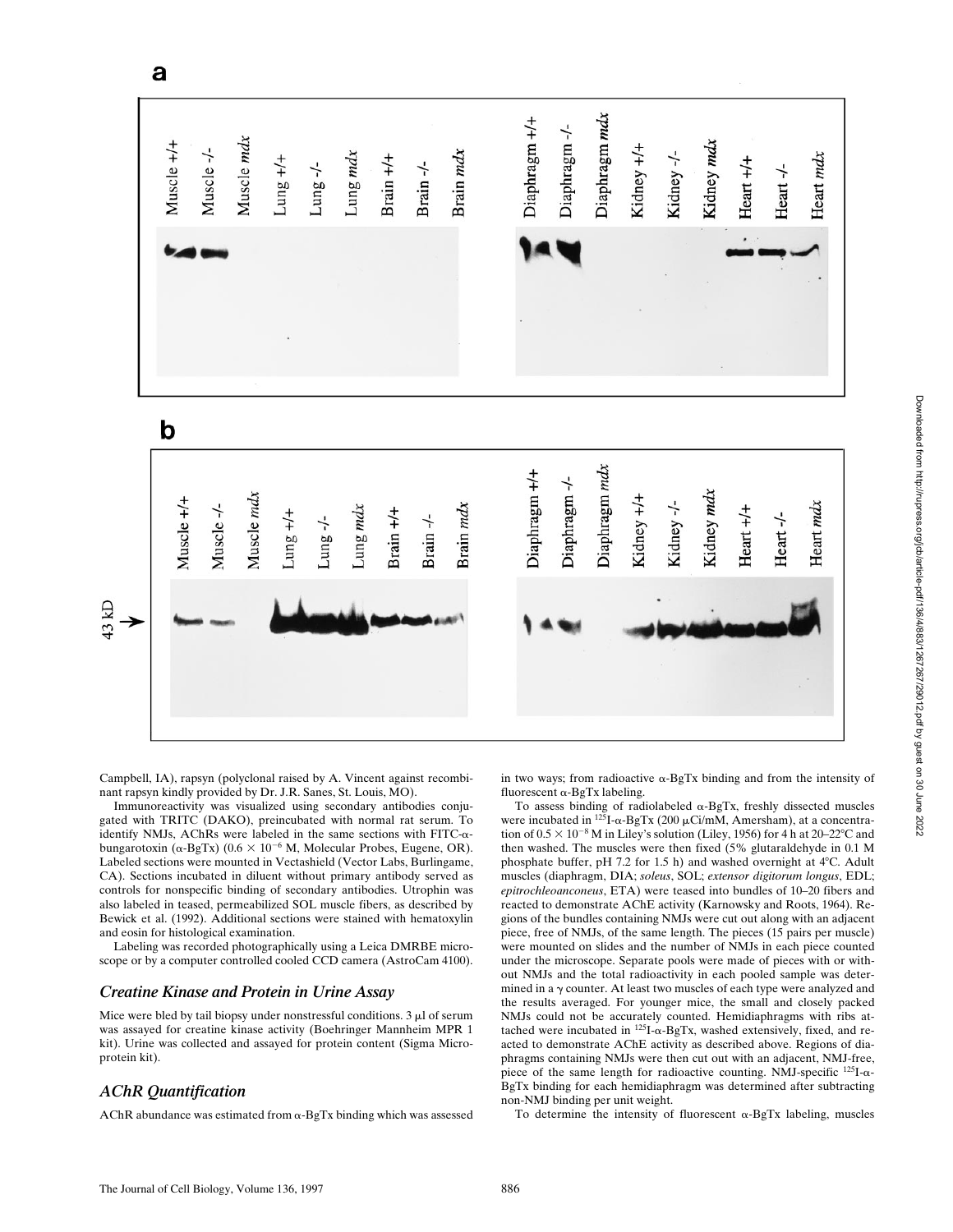

*Figure 2.* Western analysis. Western analysis of wild-type and  $utr - l$  skeletal muscle, lung, brain, diaphragm, kidney, and heart showing normal levels of  $\alpha$ -sarcoglycan (*a*) and  $\beta$ -dystroglycan (*b*), while reduced in *mdx* muscles. Dystrophin levels in *utrn*-/- tissues appear similar to those of wild-type tissues (*c*). The 71-kD protein is one of the shorter alternative dystrophin transcripts (Dp71) which is present at high levels in nonmuscle tissues.

were incubated for 4 h at  $20-22$ °C in TRITC- $\alpha$ -BgTx (Molecular Probes) at a concentration of  $0.6 \times 10^{-6}$  M in Liley's solution. After washing, the labeled muscles were fixed in 1% paraformaldehyde for 30 min, washed, teased into small bundles, and mounted in Vectashield. The samples were viewed in a fluorescence microscope and digitized images recorded using a  $50 \times$  objective with a cooled CCD camera (AstroCam 4100) for analysis using IMAGER2/Visilog software. After thresholding by eye to define the region of high AChR density at each NMJ, the area and average intensity of fluorescence in the selected region were obtained.

#### *Demonstration of AChE Activity and Intramuscular Nerves*

Muscles (DIA, SOL, EDL, and ETA) were fixed in 4% paraformaldehyde and then reacted to demonstrate AChE activity (Karnovsky and Roots, 1964). Teased single fibers were then mounted on slides for observation. To visualize motor axons, some samples were then further stained using a slightly modified version of the silver impegnation method of Tsuji and Tobin-Gros (1980). Further details are given in Slater et al. (1992).

#### *Ultrastructural Analysis*

For ultrastructural studies, including localization of AChRs, fresh muscles (DIA, SOL, EDL, and ETA) were incubated for 4 h (room temperature) in biotin- $\alpha$ -BgTx (2.4  $\times$  10<sup>-6</sup> M, Molecular Probes) in Liley's solution and washed before fixing in 2.5% glutaraldehyde in 0.1 M phosphate buffer, pH 7.2 for 1.5 h on ice. Small bundles of fixed muscle fibers were reacted with a streptavidin/biotin/HRP complex (DAKO) for 1 h and then reacted with  $3'$ ,  $3'$ -diaminobenzidine with  $H_2O_2$ . Small blocks containing NMJs were then processed for electron microscopy as described by Slater et al. (1992).

The spatial frequency of postsynaptic folds ('openings/ $\mu$ m,' Table II) was determined by counting the number of fold openings in the region of the muscle fiber surface immediately underlying the nerve terminal and dividing this number by the length of the region of close nerve-muscle contact.

#### *Neuromuscular Transmission*

Neuromuscular transmission was assessed in detail in isolated EDL nervemuscle preparations from mice aged 6–8 wk. Preparations were maintained in gassed (95%  $O_2$ -5%  $CO_2$ ) Liley's solution at 20-22°C. Muscle fiber action potentials were blocked by exposure to  $10^{-6}$  M  $\mu$ -conotoxin, GIIIB (Peptide Institute, Inc., Osaka, Japan). Two intracellular microelectrodes were placed in each muscle fiber in the vicinity of the NMJs. The membrane potential was maintained at  $-75$  mV by passing current through one electrode while recording voltage with the other. Endplate potentials were evoked by nerve stimulation (1 Hz) and recordings were only made if the risetime (10–90%) of the endplate potentials was  $<$  1 ms, indicating proximity to the NMJ. At most NMJs studied, about 50 spontaneous miniature endplate potentials and 50 nerve-evoked (supramaximal stimulation at 1 Hz) endplate potentials were recorded and then a similar number of miniature endplate currents and evoked endplate currents were recorded using a two-electrode voltage clamp arrangement (holding potential  $-75$  mV). The features of these recordings in Table III were determined using software provided by John Dempster (Strathclyde, UK). Quantal content was determined from the ratio of the mean values of the endplate currents and miniature endplate currents at each NMJ. Studies of miniature endplate potentials were also made in isolated diaphragm preparations from mice ranging from 21–56-d-old.

#### *Statistics*

All tests for differences of mean values were made with two-tailed Student's *t* test.

# *Results*

#### *Generation of Utrophin-Deficient Mice*

A clone containing utrophin exon 7 (by analogy to dystro-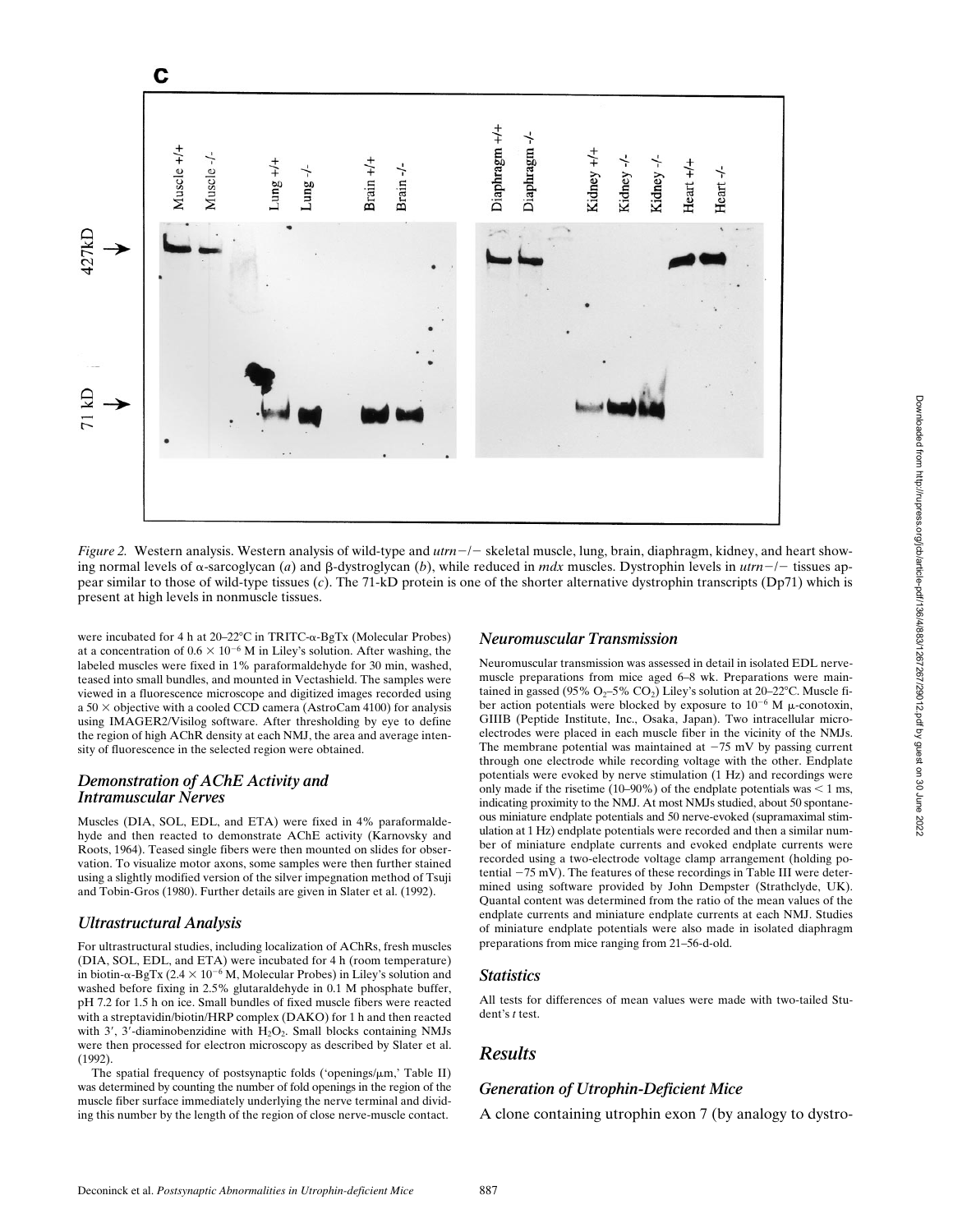

*Figure 3.* Utrophin is absent at the NMJ in  $utrn-/-$  mice. NMJs on permeabilized whole SOL muscle fibers. (*A* and *B*) wild type; (*C–F*)  $utrn-/-$ ; (*A*, *C*, and *E*) AChRs labeled with FITC-a-BgTx; (*B* and *D*) utrophin labeled with antibody DRP3/ 20C5; (*F*) no primary antibody. At NMJs from  $utrn-/$ mice, although AChR labeling is present, no utrophin labeling can be seen. Bar,  $20 \mu m$ .

phin) flanked by 7 kb of intronic sequence was obtained from a mouse 129/Sv library. A 5'-end fragment was removed for use as an external genomic probe in Southern analysis and a neomycin cassette was introduced into the exon to disrupt the reading frame (Fig. 1 *a*). Targeted R1 ES cell lines were obtained at a frequency of  $\sim$ 10% (Fig. 1 *b*). Chimeras were generated to produce mice heterozygous for the mutation (Fig. 1 *c*). Breeding resulted in Mendelian ratios of wild type, heterozygotes, and homozygote mice (Fig. 1 *d*). RT PCR analysis suggested aberrant splicing of the targeted exon, with RNase protection assays demonstrating significantly decreased utrophin mRNA levels in the knockout mice (data not shown). Western analysis of kidney, lung, and brain, the tissues in which utrophin is normally most abundant, confirmed that utrophin is absent in the homozygotes (Fig. 1 *e*), a result confirmed by immunocytochemical analysis (see below). The utrophin knockout mice are referred to as  $utrn - l$  mice. Since the mutation is in the actin-binding domain, these mice do not have altered expression of any shorter COOHterminal transcripts, such as G-utrophin (Blake et al., 1995).

#### *Phenotype of the utrn-* $/-$  *Mice*

In spite of the apparently complete absence of utrophin, no phenotypic abnormalities were seen in  $utrn -/$  mice. The newborn mice were of normal size and appearance, suggesting that embryonic development had proceeded normally. They ate and gained weight normally after birth and have remained indistinguishable from wild type and heterozygote litter mates to date (8 mo). There were no

signs of abnormal breathing or locomotor behavior and no indication of muscle weakness in the  $utrn -/$  mice. The mutant mice bred and reproduced at least as well as the inbred C57BL6/J strain from which they were partially derived, suggesting that lack of utrophin does not affect smooth muscle function involved in reproduction.

Histological examination of various tissues revealed no obvious morphological abnormalities, even in kidney and lung where utrophin is normally very highly expressed. To check whether lack of utrophin caused defects in the glomerular filtration barrier, the level of protein in urine was determined. Utrophin deficient mice did not show increased protein levels in urine, suggesting that kidney function is normal. Creatine kinase levels in the serum of mice over three weeks old were normal, suggesting that there is no degeneration of cardiac or skeletal muscle.

### *Western Analysis of utrn-* $/-$  *Mice*

As described above, utrophin was undetectable by Western blotting in the tissues studied (Fig. 1 *e*). To analyze the effect of loss of utrophin on other members of the DPC, levels of  $\alpha$ -sarcoglycan and  $\beta$ -dystroglycan were studied in various tissues. In muscle,  $\alpha$ -sarcoglycan and  $\beta$ -dystroglycan were present at similar levels in wild-type and  $utrn$ <sup>-/-</sup> mice (Fig. 2,  $a$  and  $b$ ), while reduced in  $mdx$  muscles.  $\beta$ -Dystroglycan was also present at similar levels in  $utrn - l -$  and wild-type lung, kidney, brain, and heart (Fig. 2 *b*).

To see whether upregulation of dystrophin could account for the lack of phenotype observed in  $utrn-/-$  mice, dystrophin levels were compared to those in wild-type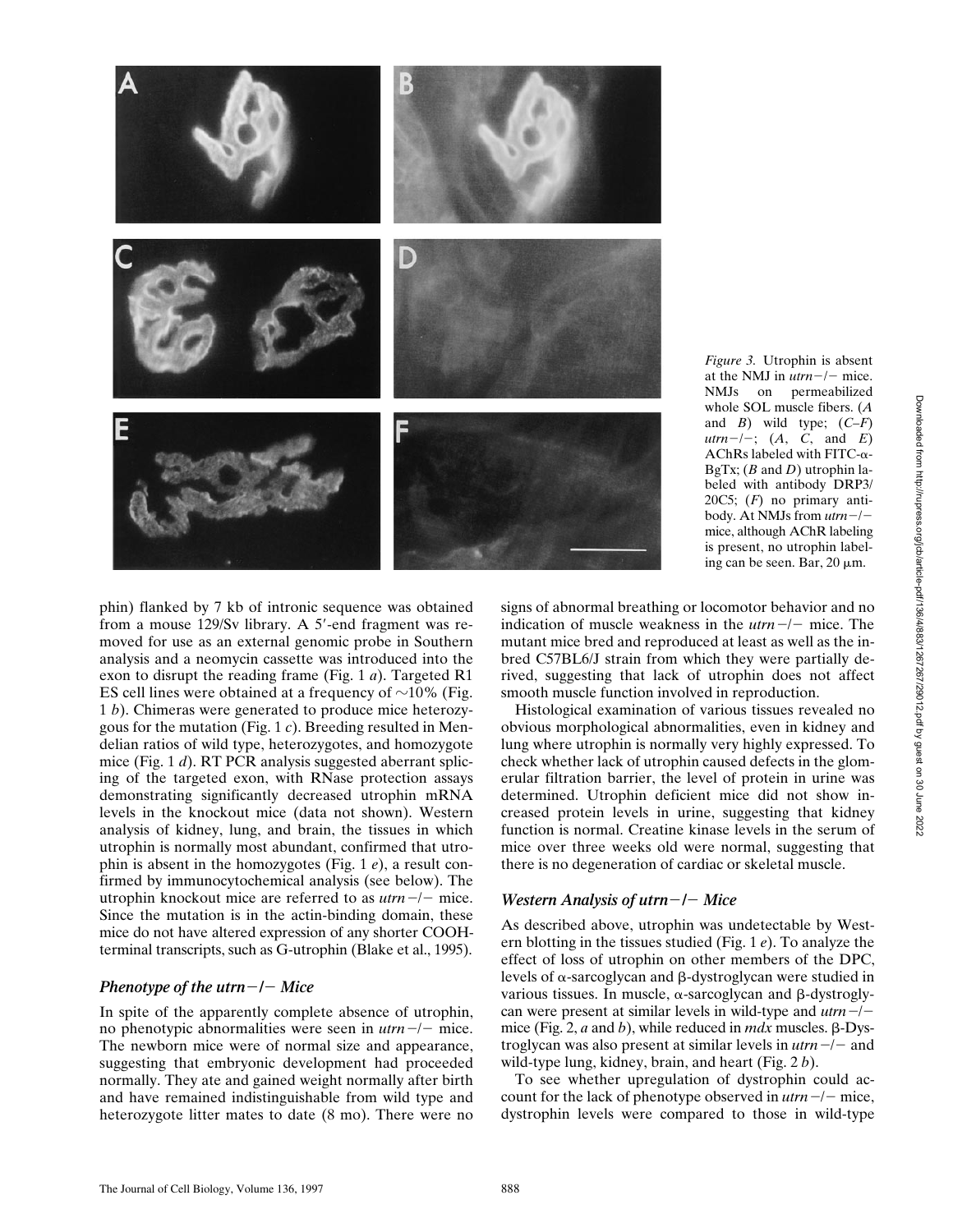

*Figure 4.* Structure of the NMJ in  $utrn-/-$  and wild-type soleus muscles. (A, C, E and G)  $utrn-/-$  mice;  $(B, D, F, \text{ and } H)$  wild type.  $(A \text{ and } B)$ Motor axon terminals, impregnated with silver, show no preterminal or ultraterminal sprouting. (*C* and *D*) AChE, demonstrated by a histochemical method, is well localized to the region of nerve contact. (*E* and  $F$ ) AChRs, labeled with TRITC- $\alpha$ -BgTx, are highly concentrated in the postsynaptic region. (*g* and *h*), AChRs, labeled with HRP-avidinbiotin- $\alpha$ -BgTx, are concentrated in the postsynaptic membrane at the crests of the folds. Note that the number of fold openings is much less at the  $utrn$ <sup>-/-</sup> NMJ than in the wild type. Bars:  $(A-F)$  20  $\mu$ m;  $(G \text{ and } H)$  1  $\mu$ m.

mice. No increase in dystrophin abundance in  $utrn-/$ mice was seen in skeletal muscle, heart, or brain (Fig. 2 *c*). However, the low abundance of utrophin in these tissues implies that a low increase in dystrophin levels could be sufficient and thus be undetected by Western analysis.

#### *Structure of the Neuromuscular Junction*

Immunocytochemical labeling studies were made to confirm the absence of utrophin at the NMJ of  $utrn -/$  mice. In these studies,  $\text{FITC-}\alpha\text{-}\text{BgTx}$  was used to identify the NMJs on teased single soleus muscle fibers, labeled after permeabilization with an antibody against the  $NH<sub>2</sub>$ -terminal of utrophin (Fig. 3). In wild-type muscles, utrophin was

clearly labeled in a pattern essentially identical to that of the AChRs (Fig. 3, *A* and *B*). No labeling for utrophin could be detected at NMJs in  $utrn -/-$  mice (Fig. 3,  $C-F$ ).

The general structure of the NMJ was found to be essentially normal in  $utrn$ <sup>-/-</sup> mice (Fig. 4). Each muscle fiber was innervated by a single motor axon which branched within the junctional zone (Fig. 4, *A* and *B*). Extrasynaptic nerve sprouts, present in a number of recently described knockout mice lacking key synaptic proteins (e.g., rapsyn, Gautam et al., 1995; agrin, Gautam et al., 1996 and MuSK, DeChiara et al., 1996) were absent. Both AChE (Fig. 4, *C* and *D*) and AChRs (Fig. 4, *E* and *F*) were highly concentrated at the NMJ and their distribution was indistinguishable from that in wild-type mice, indicating that these im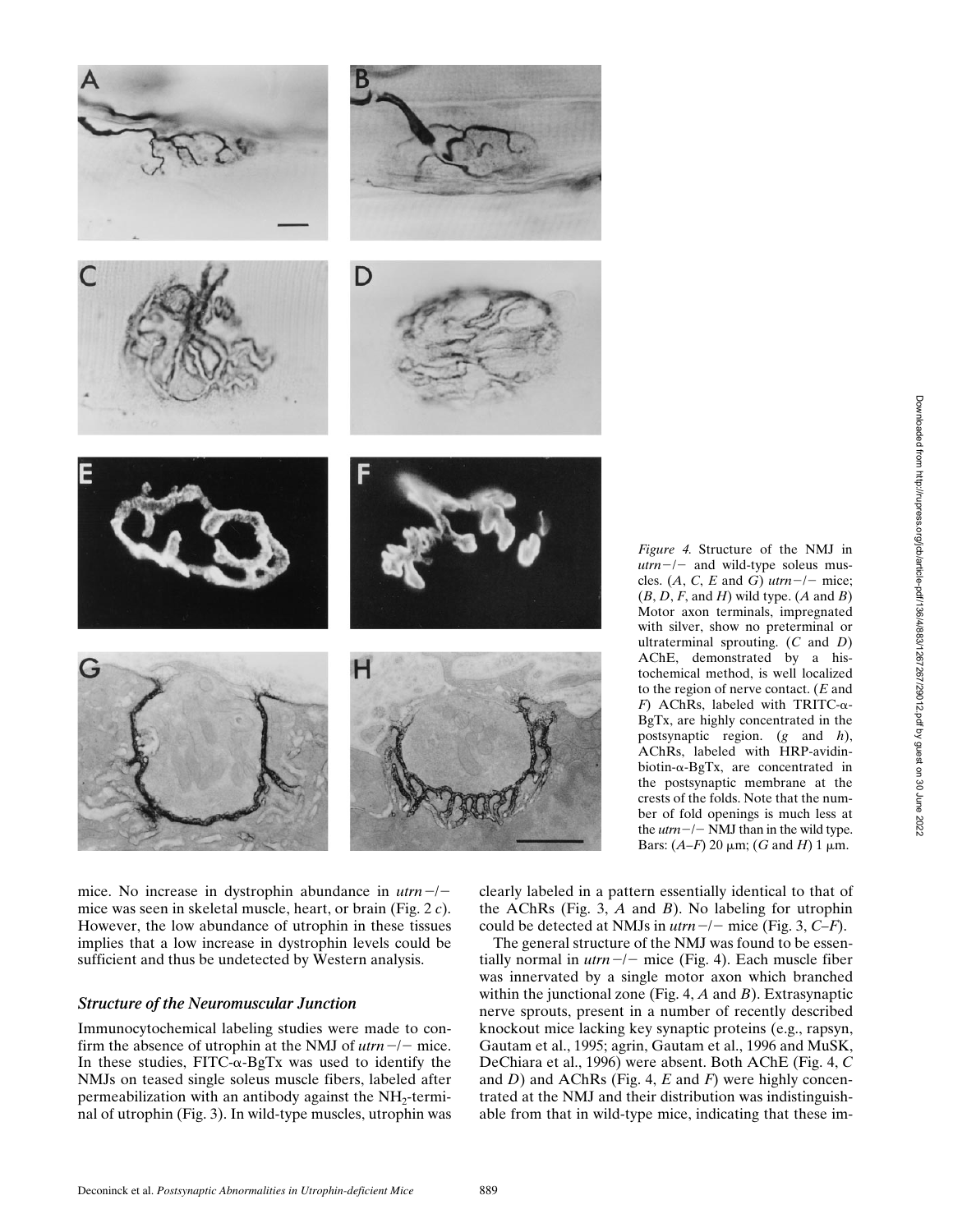portant molecular components of the postsynaptic surface are concentrated at the NMJ in the absence of utrophin. The size of the NMJs, as indicated by the area of the region strongly labeled by TRITC- $\alpha$ -BgTx, was not significantly different in  $utrn$ <sup>-/-</sup> and control muscles (Table I).

To determine whether the ultrastructure of NMJs lacking utrophin was normal, electron microscopic studies were made of four different muscles (DIA, SOL, EDL, and ETA). In all cases, the main ultrastructural features of normal NMJs were present, including the nerve terminal with its synaptic vesicles and mitochondria and the folded postsynaptic surface (Fig. 4, *G* and *H*). At many NMJs in  $utrn$ <sup>-/-</sup> mice, the postsynaptic folding appeared less extensive than that in wild-type mice, an impression that was confirmed by quantitative analysis (see below). Although utrophin is normally expressed in Schwann cells, these did not show any abnormal morphological features.

#### *AChR Density and Folding at the Neuromuscular Junction*

The abundance of AChRs at the NMJ was examined using labeled conjugates of  $\alpha$ -BgTx (Table I). Studies with  $125I-\alpha-BgTx$  revealed a consistent reduction in the number of  $\alpha$ -BgTx binding sites per NMJ in  $utrn$ <sup>-/-</sup> mice relative to wild type in DIA, SOL, EDL, and ETA. The mean binding per NMJ, averaged from all four muscles, was 57% of that in the wild type. This reduction in the number of AChRs per NMJ could result from a reduction in the overall size of the NMJs or in the density of AChRs within the junctional region. Since there was no indication of reduced NMJ area, we tested the possibility of a reduction in AChR density by quantifying the intensity of fluorescent labeling by TRITC- $\alpha$ -BgTx of NMJs viewed en face in whole muscle fibers. This was very significantly reduced, relative to the wild type, in all three  $utrn-/-$  muscles studied (DIA, SOL, and ETA; Table I).

This reduction in the intensity of  $TRITC$ - $\alpha$ -BgTx labeling, seen in the light microscope, might reflect a true decrease in AChR density, i.e., in the number of AChRs/unit area of postsynaptic membrane. Alternatively, it might re-

*Table I.* a*-Bungarotoxin Binding at NMJs in utrn*2*/*2 *and Wild-Type Mice*

|                             | Muscle     | $utrn - l -$<br>$(\times 10^7 \text{ sites/}$<br>$N$ $M$ $J$ ) | Wild-type<br>$(\times 10^7 \text{ sites/}$<br>NMJ | $Ratio^{\S}$<br>$utrn - / -$ to<br>wild-type | P         |
|-----------------------------|------------|----------------------------------------------------------------|---------------------------------------------------|----------------------------------------------|-----------|
|                             | DIA        | 0.62, 0.80                                                     | 1.01, 1.25                                        | 0.63                                         |           |
| $^{125}$ I- $\alpha$ -BgTx* | SOL        | 0.40, 0.56                                                     | 0.84, 0.99                                        | 0.52                                         |           |
|                             | EDL        | 0.66                                                           | 1.20                                              | 0.55                                         |           |
|                             | <b>ETA</b> | 0.52, 1.11                                                     | 1.11, 1.76                                        | 0.57                                         |           |
| $TRITC-\alpha-BgTx$         | <b>DIA</b> | $356 \pm 13$                                                   | $364 \pm 13$                                      | 0.98                                         | <b>NS</b> |
| Area $(\mu m^2)^{\ddagger}$ | SOL        | $494 \pm 29$                                                   | $508 \pm 16$                                      | 0.97                                         | <b>NS</b> |
|                             | <b>ETA</b> | $423 \pm 22$                                                   | $548 \pm 33$                                      | 0.77                                         | <b>NS</b> |
| Intensity <sup>‡</sup>      | <b>DIA</b> | $786 \pm 33$                                                   | $1234 \pm 57$                                     | 0.64                                         | < 0.0001  |
| (Arbitrary units)           | SOL        | $701 \pm 22$                                                   | $971 \pm 31$                                      | 0.72                                         | < 0.0001  |
|                             | <b>ETA</b> | $423 \pm 35$                                                   | $562 \pm 33$                                      | 0.75                                         | < 0.0001  |
|                             |            |                                                                |                                                   |                                              |           |

\*Each value is the number of  $^{125}I-\alpha-BgTx$  binding sites/NMJ determined for one muscle.

 $*$ Values are mean  $\pm$  SD of a total of 20–60 NMJs in 1–3 muscles.

 $\degree$ Values are ratios of the mean value for  $utrn$  –/– NMJs to that for wild-type NMJs.

flect a reduction in the amount of AChR-rich membrane within the junctional region, which could result from decreased postsynaptic folding. At wild-type NMJs, the postsynaptic membrane has infoldings occurring approximately every 0.5  $\mu$ m, extending inwards for  $\sim$ 0.5–0.6  $\mu$ m. AChRs, seen labeled with biotinylated  $\alpha$ -BgTx followed by an electron-dense marker (Fig. 4 *G*), are highly concentrated in the crests and upper third of the folds, but virtually absent from the troughs. In the  $utrn-/-$  mice (Fig. 4 *H*), AChRs were also well-localized at the tops of the folds but the extent of folding appeared to be reduced. Analysis of the frequency of folds at NMJs showed that in DIA and SOL, the number of fold openings per  $\mu$ m of nerve-muscle contact is significantly less in  $utrn$  –/– mice than in wild type, although this was not true in EDL and ETA (Table II). When the data from all four muscles are pooled the frequency of fold openings at  $utrn$  –/– NMJs was 63% of that in controls. This was not significantly different from the fractional reduction in  $^{125}I$ - $\alpha$ -BgTx bound per NMJ (57%, see above).

The previous observations suggest that the reduction in AChR abundance may be related to the decrease in folding. To test this idea further, studies of  $^{125}I$ - $\alpha$ -BgTx binding were undertaken at several times during early postnatal development, before and after the folds form (Fig. 5). At birth and seven days postnatal, when little folding has developed (Matthews-Bellinger and Salepeter, 1983; Bewick et al., 1996),  $^{125}I-\alpha$ -BgTx binding was the same in the utrophin deficient mice as in wild type. By 21 d postnatal, when the extent of folding has nearly reached adult values, a clear difference is evident.

#### *Neuromuscular Transmission*

To assess the effect of the absence of utrophin on synaptic function, neuromuscular transmission was analyzed from intracellular recordings of spontaneous and evoked synaptic potentials and currents studied in muscle fibers in which the action potentials had been blocked with  $\mu$ -conotoxin. There was no difference in the amplitude or frequency of spontaneous miniature endplate potentials in either adult (8-wk-old) EDL (Table III) or in DIA from mice 21, 38, or 56-d-old (data not shown). The amplitude of evoked endplate potentials and endplate currents and the quantal content (the number of acetylcholine quanta released from the nerve by a single nerve impulse) were all normal in the  $utrn$ <sup>-/-</sup> mice, suggesting that ACh release and action were normal. The decay time of the endplate currents was also normal, suggesting that the kinetics of the ACh-gated ion channels was not altered by the lack of utrophin. While many features of neuromuscular transmission were normal in  $utrn-/-$  mice, the amplitude of min-

*Table II. Postsynaptic Folding at the NMJs in utrn*2*/*2 *and Wild-Type Mice*

| Muscle     | $utrn - / -$ *<br>$(openings/\mu m)$ | Wild type*<br>$(openings/\mu m)$ | P         |
|------------|--------------------------------------|----------------------------------|-----------|
|            |                                      |                                  |           |
| DIA        | $1.15 \pm 0.77(22)$                  | $1.78 \pm 0.75$ (23)             | < 0.01    |
| <b>SOL</b> | $0.65 \pm 0.49$ (19)                 | $2.07 \pm 0.59$ (21)             | < 0.0001  |
| EDL.       | $1.96 \pm 1.06(31)$                  | $2.16 \pm 0.78$ (13)             | <b>NS</b> |
| <b>ETA</b> | $1.21 \pm 0.68$ (15)                 | $1.92 \pm 1.17(9)$               | <b>NS</b> |

\*Values are mean  $\pm$  SD of (N) NMJs.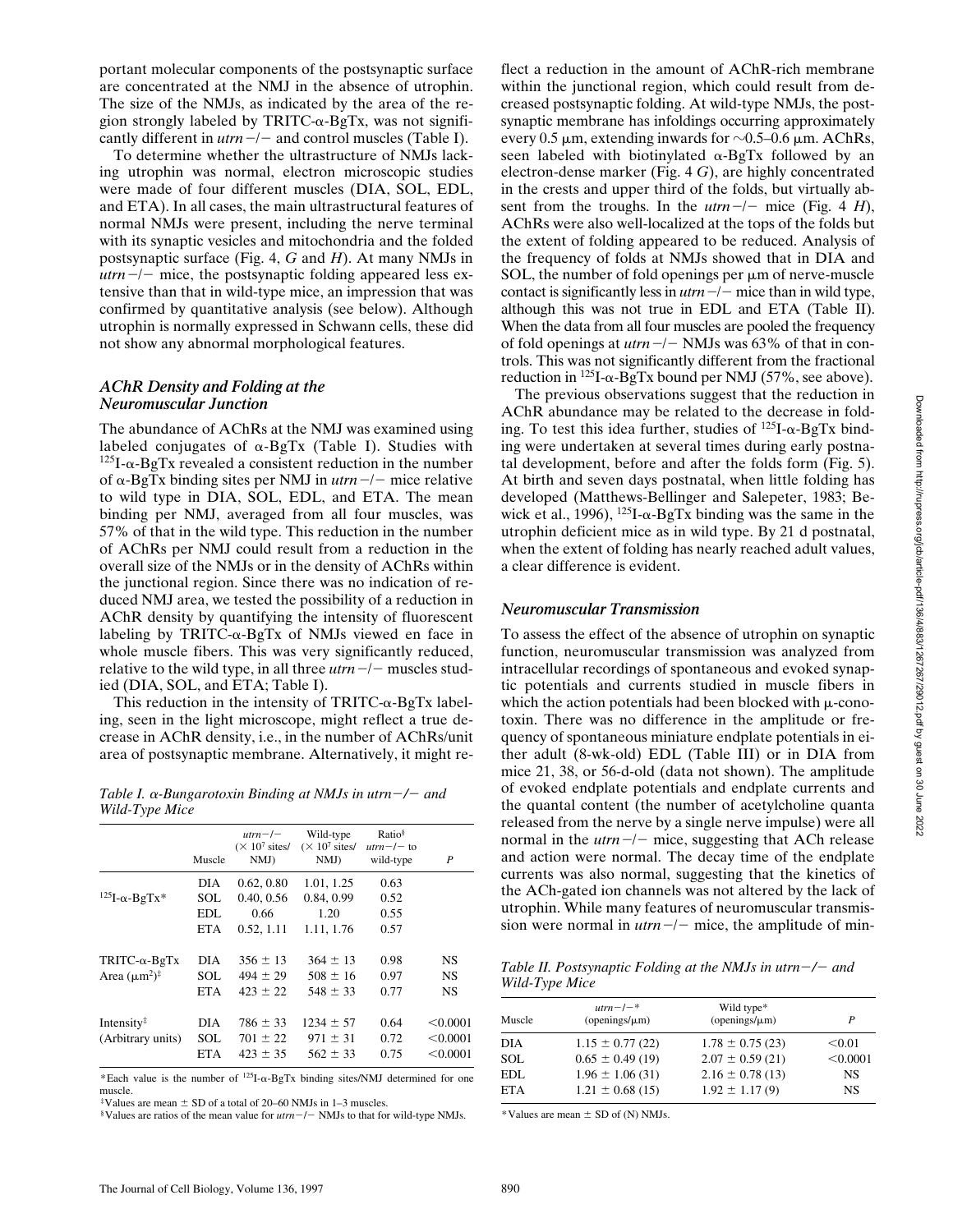

*Figure 5.* 125I-a-BgTx binding in hemidiaphragms during postnatal development. Measurements of NMJ-specific binding per hemidiaphragm were made from individual litters of wild-type and  $utrn-/-$  mice at different time points and are given as mean  $\pm$ SD ( $N = 1-4$ ). A clear difference in  $\alpha$ -BgTx binding between  $utrn-/-$  and wild-type muscles is only seen once the postsynaptic folds have formed at 21 d ( $P < 0.01$ ,  $n = 6$ ). At 38 d, only one hemidiaphragm was examined from each mouse, but in another litter of mice, the results were also significantly different at 49 and 56 d  $(P < 0.01$  and  $P < 0.05$ , respectively).

iature endplate currents was reduced by 20% in EDL. This is consistent with a reduction in the density of AChRs.

#### *Immunocytochemistry of Skeletal Muscle and NMJs*

Immunofluorescence studies were made to investigate the possible effects of the absence of utrophin on the abundance of proteins normally closely associated with it in muscle and at the NMJ. Labeling of unfixed cryostat sections of wild-type DIA with antibodies to utrophin confirmed that strong utrophin immunoreactivity was present at all NMJs and absent in the extrajunctional region (Fig. 6 *A*). In contrast, no signal was seen at the NMJs from *utrn* $-/-$  mice (Fig. 6 *F*) other than that seen in controls with no primary antibody (Fig. 6, *E* and *J*). The results illustrated were obtained with DRP1/12B6, an antibody to the COOH terminus, but similar results were obtained with DRP3/20C5, which is specific for the  $NH<sub>2</sub>$  terminus (see also Fig. 3). This rules out the possibility that short forms of utrophin, which include one end or the other of the whole protein, are expressed at the NMJ in  $utrn-/$ mice. Labeling with antibodies to dystrophin (Fig. 6, *B* and *G*),  $\beta$ -dystroglycan (Fig. 6, *C* and *H*), and  $\alpha$ -sarcoglycan (data not shown), showed normal localization of these pro-

*Table III. Neuromuscular Transmission in the EDL Muscle of utrn*2*/*2 *and Wild-Type Mice*

|                         | $utrn - / -$ *         | Wild-type*             | P         |
|-------------------------|------------------------|------------------------|-----------|
| $mEPP$ amplitude $(mV)$ | $0.46 \pm 0.18$ (43)   | $0.51 \pm 0.28$ (50)   | <b>NS</b> |
| mEPP frequency (Hz)     | $3.42 \pm 2.26$ (39)   | $3.48 \pm 2.45(47)$    | <b>NS</b> |
| EPP amplitude $(mV)$    | $22.6 \pm 6.9$ (34)    | $25.4 \pm 7.2$ (24)    | <b>NS</b> |
| mEPC amplitude (mA)     | $2.48 \pm 0.81(35)$    | $3.10 \pm 1.02$ (35)   | < 0.01    |
| EPC amplitude (mA)      | $197.1 \pm 125.8$ (28) | $253.3 \pm 117.2$ (18) | <b>NS</b> |
| EPC decay time          |                        |                        |           |
| constant (ms)           | $1.19 \pm 0.30$ (26)   | $1.17 \pm 0.28$ (18)   | <b>NS</b> |
| <b>Ouantal</b> content  | $81.0 \pm 42.1(26)$    | $94.9 \pm 34.6$ (16)   | <b>NS</b> |

\*Values are mean  $\pm$  SD of data from a total of (N) NMJs, from two muscles, isolated from 8-wk-old mice. mEPP, miniature endplate potential; EPP, endplate potential; mEPC, miniature endplate current; EPC, endplate current.

teins in the extrajunctional region of the muscle fiber and at the NMJ in  $utrn -/ -$  mice. Labeling with an antibody for rapsyn was absent in the extrajunctional region and present at the NMJ in both control and  $utrn - l$  muscle (Fig. 6, *D* and *I*).

# *Discussion*

We have created mice carrying a targeted mutation at the  $NH<sub>2</sub>$ -terminal of the utrophin gene. In studies of protein expression by Western blotting and immunocytochemistry, using antibodies to both the  $NH<sub>2</sub>-$  and COOH-terminals, utrophin levels were undetectable in these mice, even at sites of normally high abundance such as blood vessels and the NMJ. Surprisingly, the absence of utrophin had no obvious effect on the phenotype of the  $utrn-/-$  mice. Nonetheless, the  $utrn$ <sup>-/-</sup> mice showed changes in AChR numbers and postsynaptic currents, and a highly significant reduction in postsynaptic folds. Similar observations have been made in utrophin-deficient mice in which the utrophin gene is targeted at the COOH-terminal end (Grady et al., 1997). Utrophin, like dystrophin, is thought to have many shorter isoforms, most containing either COOH-terminal or NH<sub>2</sub>-terminal sequences (Blake et al., 1995; Nguyen thi Man et al., 1995). The similarity in the effects of targeting the COOH-terminal and  $NH<sub>2</sub>$ -terminal regions suggests that these shorter isoforms are not essential for a normal phenotype.

In spite of its suggestive distribution within the NMJ, the absence of utrophin had remarkably little effect on the overall structure and function of the NMJ. This is in striking contrast to the devastating effects of knocking out several other postsynaptic molecules (rapsyn, Gautam et al., 1995; agrin, Gautam et al., 1996; MuSK, DeChiara et al., 1996). In particular, the localization of AChRs within the junctional region, as seen with both the light- and electron microscopes, appeared normal. Thus, in spite of its very close spatial association with the AChRs throughout development and in the adult, utrophin does not appear to be essential for AChR localization or for the development of functional NMJs, as has been suggested (Phillips et al., 1993; Campanelli et al., 1994). In view of the close association between RAPsyn and AChRs, one might expect similarly reduced levels of RAPsyn, but preliminary immunofluorescence studies show strong labeling.

While many features of the NMJs in  $utrn$ <sup>-/-</sup> mice were normal, two abnormalities were observed; a reduction in the number of AChRs per NMJ and a reduction in the frequency of postsynaptic infoldings. These two findings may be related. Since AChRs are particularly concentrated in the region of the folds nearest their opening onto the extracellular space, the observed reduction in the number of those openings would be expected to reduce the area of membrane available to accommodate AChRs. This view is supported by our finding that the decreased abundance of AChRs in  $utrn - l$  mice is not detectable until the postsynaptic folds form during development. The process by which folds form, and the factors which may influence that process, are not understood. The decrease in the spatial frequency of folds was more obvious in diaphragm and soleus than in EDL and ETA. The former muscles are normally active either continuously (soleus) or in small bursts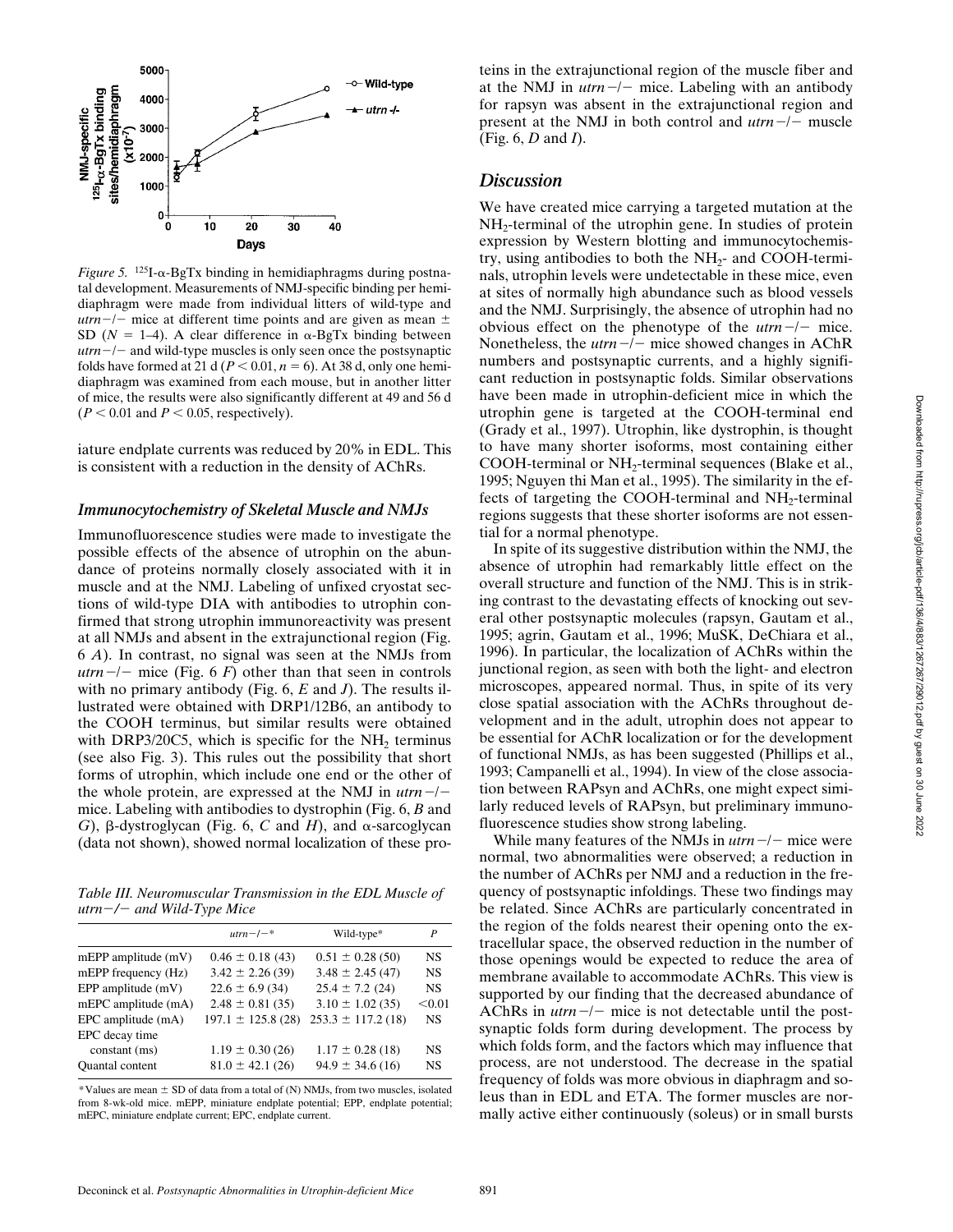

Downloaded from http://rupress.org/jcb/article-pdf/136/4/883/1267267/29012.pdf by guest on 30 June 2022

Downloaded from http://rupress.org/jcb/article-pdf/136/4/883/1267/29012.pdf by guest on 30 June 2022

*Figure 6.* Postsynaptic proteins at the NMJ of wild-type and  $utrn-/-$  mice. Immunolabeling of transverse frozen sections, including junctional and extrajunctional regions of the surface of DIA fibers, is shown for wild-type  $(A-E)$  and  $utrn-/- (F-J)$  fibers. For each pair of images, the left panel shows the NMJ, labeled with FITC- $\alpha$ -BgTx. The right panel shows immunolabeling visualized with TRITC-conjugated second antibody. The antibodies used were (*A* and *F*) utrophin (DRP1/12B6); (*B* and *G*) dystrophin (DY8/6C5); (*C* and *H*) b-dystroglycan (43DAG/8D5); (*D* and *I*) rapsyn (rabbit polyclonal against recombinant rapsyn); (*E* and *J*) no primary antibody. While utrophin labeling is absent at  $utm-/-$  NMJs, the pattern of labeling of all other antibodies is the same in  $utm-/-$  and wild-type NMJs. For each antibody, the images of wild-type and  $utm-/-$  NMJs have been printed under equivalent conditions. Bar, 20  $\mu$ m.

related to the respiratory cycle (diaphragm) while the latter are fast twitch muscles which fire relatively infrequently and in short, high-frequency bursts (Hennig and Lømo, 1985). This suggests that the pattern of activity may have some influence on the formation or maintenance of folds. Postsynaptic folding is also reduced in *mdx* mice which lack dystrophin (Bulfield et al., 1984; Sicinski et al., 1989; Torres and Duchen, 1987; Lyons and Slater, 1991). While this may reflect a rather nonspecific effect of abnormalities of the postsynaptic cytoskeleton on the incidence of folds, it may also be that cycles of muscle fiber degeneration and regeneration, which are present in *mdx* but not  $utrn$ <sup>-/-</sup> mice, result in reduced folding.

The normal appearance and behavior of  $utrn-/-$  mice

suggest that the role of utrophin, in spite of its widespread distribution, is nonessential in mouse. Alternatively, the role of utrophin may be important during old age or in response to tissue damage, for example during regeneration of muscle. Another possibility is that proteins which can compensate for the function of utrophin are upregulated. The most obvious candidate for such a compensating protein is dystrophin. However, we have so far found no evidence for increased abundance of dystrophin or a de novo appearance at sites such as blood vessels which are normally rich in utrophin. Relocalization of dystrophin to the crests of the folds can unfortunately not be investigated. Frozen sections do not allow resolution between the crest and the bottom of the junctional folds, and there are no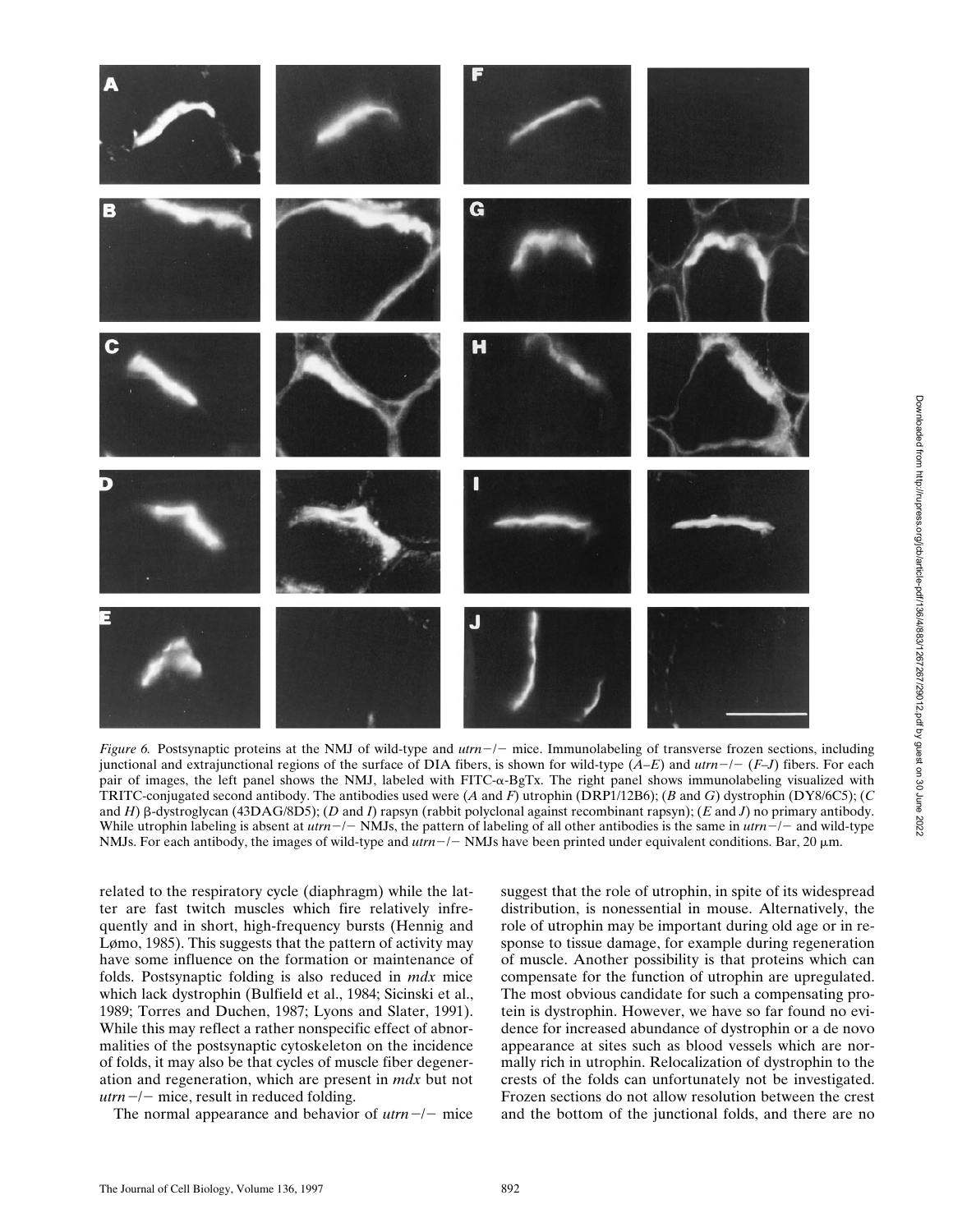In muscular dystrophies resulting from decreased dystrophin abundance, both in man and in *mdx* mice, there is a parallel reduction in the abundance of many of the proteins of the DPC (Ervasti et al., 1990; Ohlendieck and Campbell, 1991; Sewry et al., 1994). In  $utrn - l$  mice the two members of the DPC studied,  $\beta$ -dystroglycan was clearly present in lung and kidney where utrophin is normally most abundant but dystrophin is not expressed. In the absence of an upregulation of dystrophin, this suggests that utrophin is not essential for the maintenance or localization of the proteins of the DPC. Nonetheless, the possibility remains that this role can be played by isoforms of dystrophin or utrophin, not recognized by the antibodies we used, that may be present normally in these tissues or upregulated in the face of decreased utrophin abundance.

Both reduced AChR abundance and decreased postsynaptic folding are features of a number of congenital myasthenic syndromes (CMS) in man, conditions in which impairment of neuromuscular transmission leads to muscle weakness and abnormal fatiguability (reviewed in Engel et al., 1993; Shillito et al., 1993; Vincent et al., 1996). The molecular and genetic basis of this heterogeneous group of disorders is poorly understood in most cases (see Engel, 1993; Engel et al., 1996; Sine et al., 1995; Ohno et al., 1995, 1996). However, in some patients with reduced AChRs and reduced folds, there is a profound reduction in the abundance of utrophin at the NMJ, although other proteins (e.g., dystrophin and  $\beta$ -dystroglycan) remain concentrated in the postsynaptic region (Slater et al., 1994). While this suggests some sort of link between AChRs and utrophin, the nature of that link remains unclear.

In conclusion, the absence of utrophin in  $utrn - l$  mice results in mild abnormalities at the NMJ but no other signs of an abnormal phenotype. The similarity of the changes at the NMJ to those in some forms of CMS suggest that utrophin expression should be investigated in such patients, particularly since the autosomal utrophin gene represents such a large target for mutation.

We wish to thank Derek Blake and Neil Hunter for useful discussions and critical reading of the manuscript, as well as Helen Blaber, Carina Dennis, Leslie Jacobson, Ralph Nawrotzki, Graeme Penny, Sohaila Rastan, Judith Skinner, Teresa Tang, Helen Turley, and Bill Wood for suggestions or help at various stages; Colin Hetherington (and Robert) for invaluable services at the BSU, JR Hospital, and Professor Morris and Professor Bell for access to the microinjection facilities (Oxford); John Walsh for help with the electron microscopy (Newcastle).

This work was funded by the Muscular Dystrophy Group of Great Britain and Northern Ireland, the Muscular Dystrophy Association USA, the Medical Research Council, and the Wellcome Trust.

Received for publication 7 October 1996 and in revised form 6 December 1996.

#### *References*

Ahn, A.H., and L.M. Kunkel. 1993. The structural and functional diversity of dystrophin. *Nat Genet.* 3:283–291.

- Belkin, A.M., and K. Burridge. 1995. Localization of utrophin and aciculin at sites of cell-matrix and cell-cell adhesion in cultured cells. *Exp. Cell Res.* 221: 132–140.
- Belkin, A.M., I.V. Klimanskaya, M.E. Lukashev, K. Lilley, D.R. Critchley, and V.E. Koteliansky. 1994. A novel phosphoglucomutase-related protein is concentrated in adherens junctions of muscle and nonmuscle cells. *J. Cell Sci.*

107:1993–2003.

- Bewick, G.S., L.V. Nicholson, C. Young, E. O'Donnell, and C.R. Slater. 1992. Different distributions of dystrophin and related proteins at nerve-muscle junctions. *Neuroreport.* 3:857–860.
- Bewick, G.S., C. Young, and C.R. Slater. 1996. Spatial relationships of utrophin, dystrophin, b-dystroglycan and b-spectrin to acetylcholine receptor clusters during postnatal maturation of the rat neuromuscular junction. *J. Neurocytol.* 25:367–379.
- Blake, D.J., J.N. Schofield, R.A. Zuellig, D.C. Gorecki, S.R. Phelps, E.A. Barnard, Y.H. Edwards, and K.E. Davies. 1995. G-utrophin, the autosomal homologue of dystrophin Dp116, is expressed in sensory ganglia and brain. *Proc. Natl. Acad. Sci. USA.* 92:3697–3701.
- Blake, D.J., J.M. Tinsley, and K.E. Davies. 1996. Utrophin: a structural and functional comparison to dystrophin. *Brain Pathology.* 6:37–47.
- Bulfield, G., W.G. Siller, P.A. Wight, and K.J. Moore. 1984. X chromosomelinked muscular dystrophy (mdx) in the mouse. *Proc. Natl. Acad. Sci. USA.* 81:1189–1192.
- Campanelli, J.T., S.L. Roberds, K.P. Campbell, and R.H. Scheller. 1994. A role for dystrophin-associated glycoproteins and utrophin in agrin-induced AChR clustering. *Cell.* 77:663–674.
- Campbell, K.P. 1995. Three muscular dystrophies: loss of cytoskeleton-extracellular matrix linkage. *Cell.* 80:675–679.
- DeChiara, T.M., D.C. Bowen, D.M. Valenzuela, M.V. Simmons, W.T. Poueymirou, S. Thomas, E. Kinetz, D.L. Compton, E. Rojas, J.S. Park, et al. 1996. The receptor tyrosine kinase MuSK is required for neuromuscular junction formation in vivo. *Cell.* 85:501–512.
- Dennis, C.L., J.M. Tinsley, A.E. Deconinck, and K.E. Davies. 1996. Molecular and functional analysis of the utrophin promoter. *Nucleic Acids Res.* 24: 1646–1652.
- Dickson, G., A. Azad, G.E. Morris, H. Simon, M. Noursadeghi, and F.S. Walsh. 1992. Co-localization and molecular association of dystrophin with laminin at the surface of mouse and human myotubes. *J. Cell Sci.* 103:1223–1233.
- Engel, A.G. 1993. The investigation of congenital myasthenic syndromes. *Ann. NY Acad. Sci.* 681:425–434.
- Engel, A.G., K. Ohno, M. Milone, H.-L. Wang, S. Nakano, C. Bouzat, J. Ned Pruit II, D.O. Hutchinson, J.M. Brengman, N. Bren, et al. 1996. New mutations in acetylcholine receptor subunit genes reveal heterogeneity in the slow-channel congenital myasthenic syndrome. *Human Molecular Genetics.* 5:1217–1227.
- Ervasti, J.M., and K.P. Campbell. 1991. Membrane organization of the dystrophin-glycoprotein complex. *Cell.* 66:1121–1131.
- Ervasti, J.M., and K.P. Campbell. 1993. A role for the dystrophin-glycoprotein complex as a transmembrane linker between laminin and actin. *J. Cell Biol.* 122:809–823.
- Ervasti, J.M., K. Ohlendieck, S.D. Kahl, M.G. Gaver, and K.P. Campbell. 1990. Deficiency of a glycoprotein component of the dystrophin complex in dystrophic muscle. *Nature (Lond.).* 345:315–319.
- Froehner, S.C., C.W. Luetje, P.B. Scotland, and J. Patrick. 1990. The postsynaptic 43K protein clusters muscle nicotinic acetylcholine receptors in Xenopus Oocytes. *Neuron.* 5:403–410.
- Flucher, B.E., and M.P. Daniels. 1989. Distribution of Na+ channels and ankyrin in neuromuscular junctions is complementary to that of acetylcholine receptors and the 43 kd protein. *Neuron.* 3:163–175.
- Gautam, M., P.G. Noakes, J. Mudd, M. Nichol, G.C. Chu, J.R. Sanes and J.P. Merlie. 1995. Failure of postsynaptic specialization to develop at neuromuscular junctions of rapsyn-deficient mice. *Nature (Lond.).* 377:232–236.
- Gautam, M., P.G. Noakes, L. Moscoso, F. Rupp, R.H. Scheller, J.P. Merlie, and J.R. Sanes. 1996. Defective neuromuscular synaptogenesis in agrin-deficient mutant mice. *Cell.* 85:525–535.
- Grady, R.M., J.P. Merlie, J.R. Sanes. Subtle neuromuscular defects in utrophindeficient mice. *J. Cell Biol.* 136:871–882.
- Helliwell, T.R., N.T. Man, G.E. Morris, and K.E. Davies. 1992. The dystrophinrelated protein, utrophin, is expressed on the sarcolemma of regenerating human skeletal muscle fibres in dystrophies and inflammatory myopathies. *Neuromuscul. Disord.* 2:177–184.
- Hennig, R., and T. Lømo. 1985. Firing patterns of motor units in normal rats. *Nature (Lond.).* 314:164–166.
- Hoffman, E.P., R.J. Brown, and L.M. Kunkel. 1987. Dystrophin: the protein product of the Duchenne muscular dystrophy locus. *Cell.* 51:919–928.
- Ibraghimov-Beskrovnaya, O., J.M. Ervasti, C.J. Leveille, C.A. Slaughter, S.W. Sernett, and K.P. Campbell. 1992. Primary structure of dystrophin-associated glycoproteins linking dystrophin to the extracellular matrix. *Nature (Lond.).* 355:696–702.
- James, M., N.T. Man, C.J. Wise, G.E. Jones, and G.E. Morris. 1996. Utrophindystroglycan complex in membranes of adherent cultured cells. *Cell Motil. Cytoskeleton.* 33:163–174.
- Kamakura, K., Y. Tadano, M. Kawai, S. Ishiura, R. Nakamura, K. Miyamoto, N. Nagata, and H. Sugita. 1994. Dystrophin-related protein is found in the central nervous system of mice at various developmental stages, especially at the postsynaptic membrane. *J. Neurosci. Res.* 37:728–734.
- Karnowsky, M.J., and L. Roots. 1964. Direct colouring thiocholine method for cholinesterases. *J. Cell Biol.* 23:217–223.
- Karpati, G., S. Carpenter, G.E. Morris, K.E. Davies, C. Guerin, and P. Holland. 1993. Localization and quantitation of the chromosome 6-encoded dystrophin-related protein in normal and pathological human muscle. *J. Neuro-*